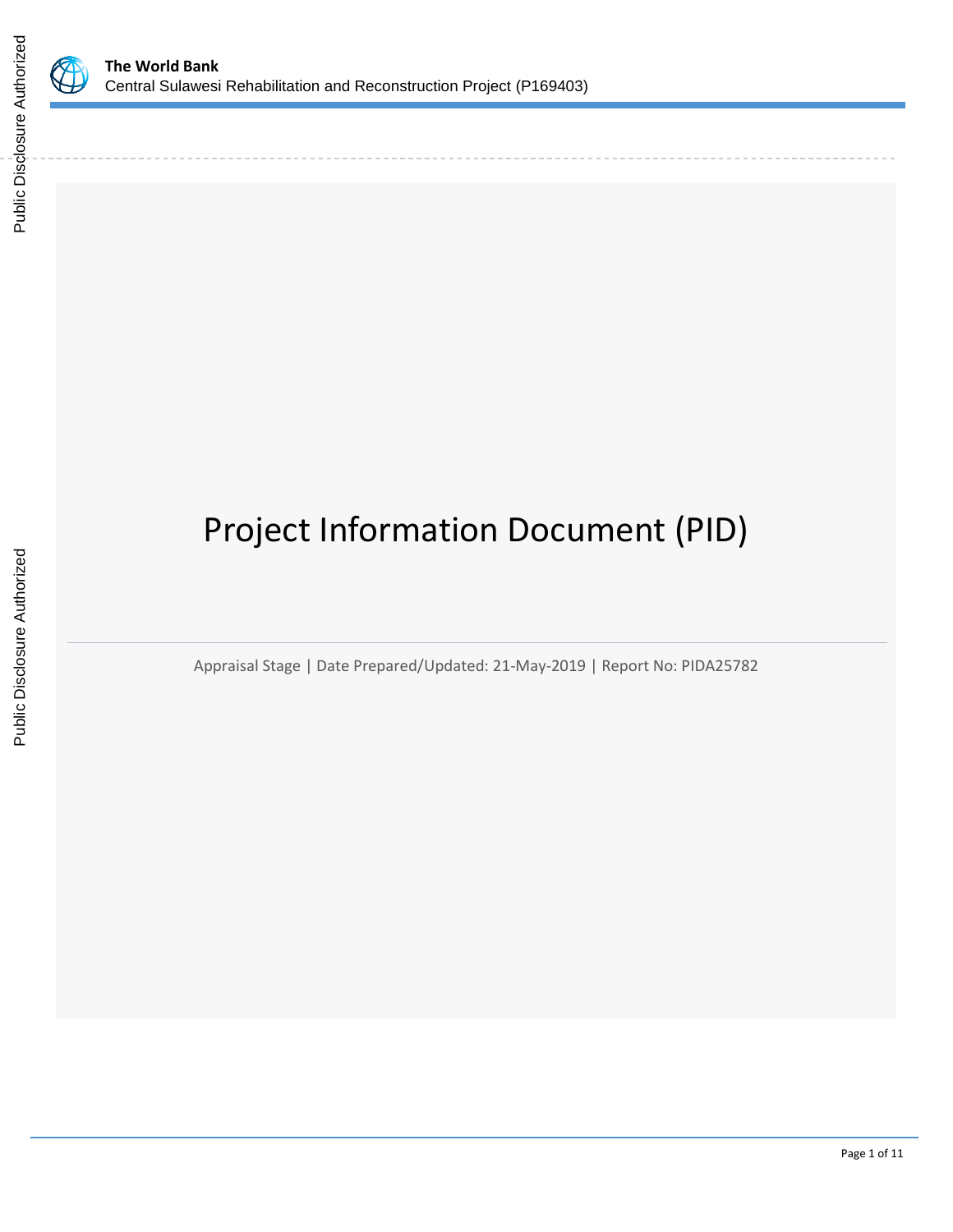

## **BASIC INFORMATION**

#### **OPS\_TABLE\_BASIC\_DATA A. Basic Project Data**

| Country                                                            | Project ID                                     | Project Name                                                            | Parent Project ID (if any)                                                            |
|--------------------------------------------------------------------|------------------------------------------------|-------------------------------------------------------------------------|---------------------------------------------------------------------------------------|
| Indonesia                                                          | P169403                                        | Central Sulawesi<br>Rehabilitation and<br><b>Reconstruction Project</b> |                                                                                       |
| Region<br>EAST ASIA AND PACIFIC                                    | <b>Estimated Appraisal Date</b><br>20-May-2019 | <b>Estimated Board Date</b><br>19-Jun-2019                              | Practice Area (Lead)<br>Social, Urban, Rural and<br><b>Resilience Global Practice</b> |
| <b>Financing Instrument</b><br><b>Investment Project Financing</b> | Borrower(s)<br>Ministry of Finance             | <b>Implementing Agency</b><br>Ministry of Public Works<br>and Housing   |                                                                                       |

Proposed Development Objective(s)

The PDO is to reconstruct and strengthen public facilities and safer housing in selected disaster-affected areas.

#### Components

Component 1. Resilient reconstruction and strengthening of public facilities Component 2. Resilient construction of permanent housing units and settlement infrastructure Component 3. Project implementation support

The processing of this project is applying the policy requirements exceptions for situations of urgent need of assistance or capacity constraints that are outlined in OP 10.00, paragraph 12. Yes

#### **PROJECT FINANCING DATA (US\$, Millions)**

#### **SUMMARY**

| <b>Total Project Cost</b> | 256.20 |
|---------------------------|--------|
| <b>Total Financing</b>    | 256.20 |
| of which IBRD/IDA         | 256.20 |
| <b>Financing Gap</b>      | 0.00   |

### **DETAILS**

**World Bank Group Financing**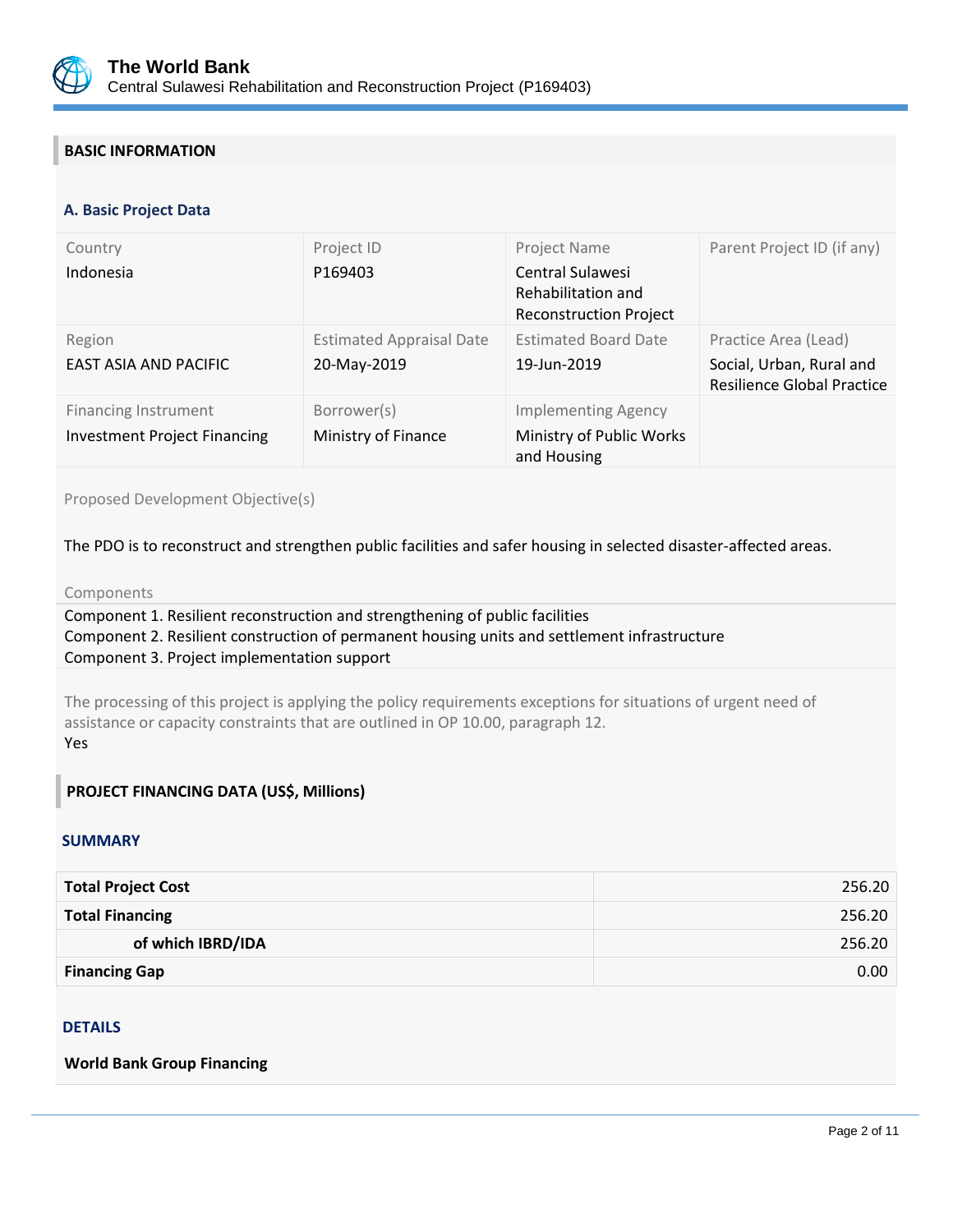

International Bank for Reconstruction and Development (IBRD) 256.20

Environmental and Social Risk Classification

High

Decision

The review did authorize the team to appraise and negotiate

Other Decision (as needed)

#### **B. Introduction and Context**

#### Country Context

 $\overline{\phantom{a}}$ 

1. **Indonesia has seen impressive growth and a large reduction in poverty over the past two decades.** Since 1950, average Gross Domestic Product (GDP) per capita has increased almost nine-fold in real terms. <sup>1</sup> The percentage of poor and vulnerable people in the population decreased from 54 percent in 2001 to 31 percent in 2017. The official poverty rate, based on the national poverty line, reduced to 9.8 percent in March 2018, or 26 million poor people in absolute terms.<sup>2</sup> Poverty reduction has been driven by strong and steady economic growth since the economic low of the 1997-1998 Asian Financial Crisis, along with solid job creation in cities as labor shifted from agriculture to services. Whilst growth is projected to be stable in coming years, with Indonesia continuing in its development path as a middle-income country, the pace of progress has been uneven across different regions, with rising inequalities. Additionally, many families fall in and out of poverty as many people live just above the poverty line and many of those who have climbed out of poverty remain just above the poverty line. While poverty is more prevalent in rural areas, the share of poverty in urban areas is increasing, reaching 38.1 percent in March 2018, primarily due to urbanization processes.<sup>3</sup>

2. **At the same time, Indonesia is one of the most disaster-prone countries in the world and exposed to a range of natural hazards that can hinder its development outcomes, affecting its people and the economy.** Located in the Pacific Ring of Fire with 127 active volcanoes across the archipelago nation, Indonesia experiences frequent earthquakes and tsunamis, as well as floods. Between 2007 and 2018, recorded disaster events caused the loss of 7,375 lives and displaced 55,000,000 people,<sup>4</sup> with annual economic losses of approximately US\$2.2 to US\$3 billion.<sup>5</sup> Earthquake risk is particularly high, with around 80 percent of the country located in earthquake-prone areas.<sup>6</sup> It is expected that by 2055, approximately 64 percent of Indonesia's population will be living in earthquake hazard zones, up from 53 percent in 2016, with the largest increase in exposure across

<sup>1</sup> World Bank.2019 (Forthcoming). Urbanization Flagship Report: Time to Act – Realizing Indonesia's Urban Potential.

<sup>&</sup>lt;sup>2</sup> World Bank. 2018. Indonesia Economic Quarterly. September 2018. Urbanization For All. Link.

<sup>&</sup>lt;sup>3</sup> World Bank. 2018. Indonesia Economic Quarterly. September 2018. Urbanization For All. Link.

<sup>4</sup> Based on EM-DAT 2018 and BNPB data.

<sup>5</sup> National Disaster Management Authority, Head of Data and Information, 2018; and World Bank/GFDRR 2012. ASEAN. Among Association of Southeast Asian Nations (ASEAN) countries, Indonesia faces particularly high expected annual economic losses from floods and earthquakes.

<sup>6</sup> National Disaster Management Authority, Director of Disaster Risk Reduction on Safe School Program, 2016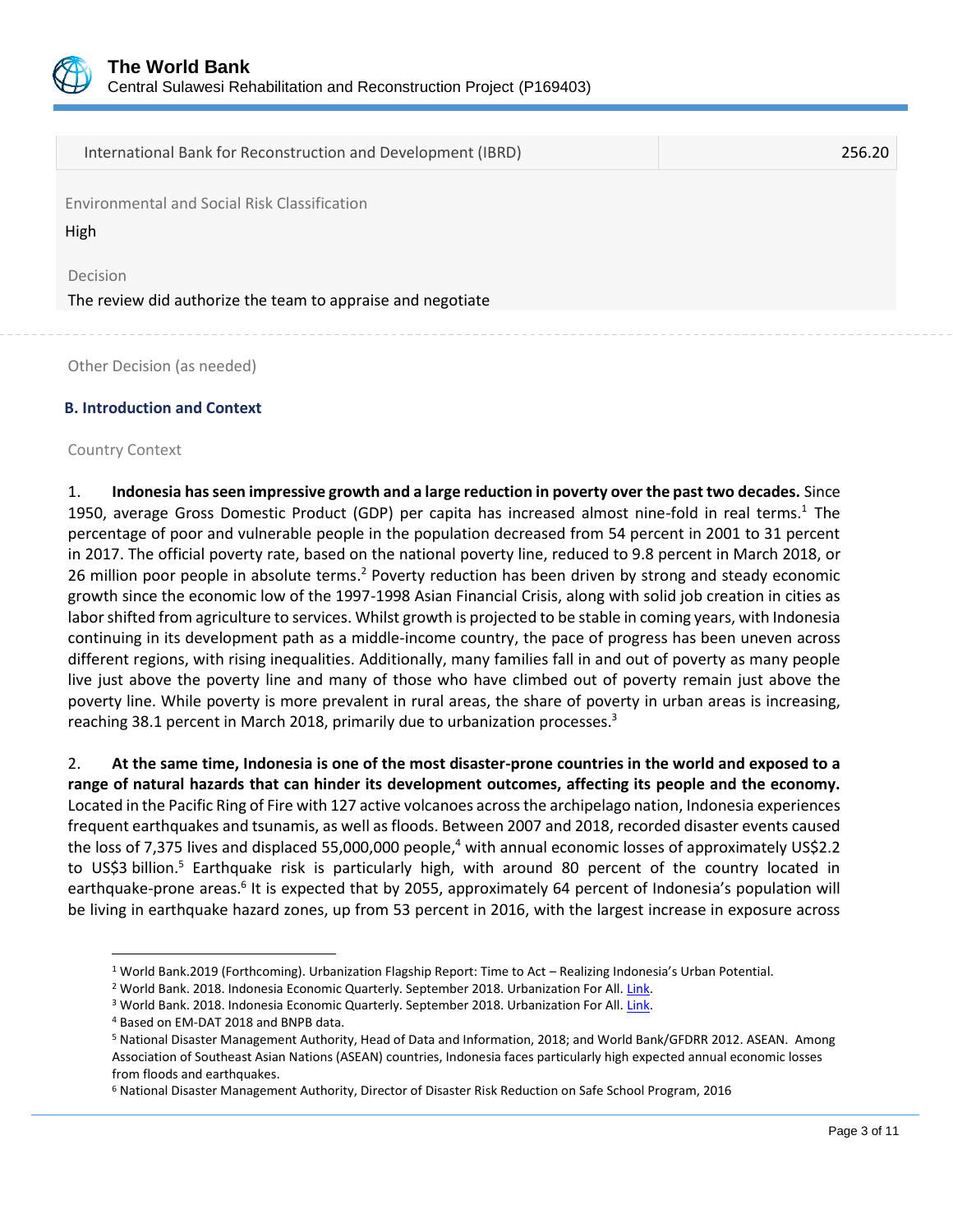

Java island.<sup>7</sup> Based on probabilistic loss models, there is a 2 percent chance each year of a significant earthquake event occurring that causes damages of approximately US\$1.3 billion.<sup>8</sup> Whilst these severe disaster events can cause significant human and economic losses, the poor and vulnerable often bear the brunt of disaster impacts as they tend to live in hazard areas, lack access to basic services, and have limited access to financial resources and assets to cope with the aftermath losses.

3. **The natural disasters that Indonesia experienced in 2018 caused the most loss of life in over a decade, particularly from three major catastrophic events**. First, in July and August 2018, West Nusa Tenggara (NTB) province suffered a series of major earthquakes, the most significant occurring on 5 August 2018 measuring M7.0, which affected the entire island's population of around 3.5 million, as well as thousands of tourists. The National Disaster Management Authority (BNPB) reported that the earthquakes caused 561 fatalities and displaced over 396,000 people,<sup>9</sup> damaging almost 110,000 houses, 663 schools, 52 health facilities, 6 bridges, and many roads, causing approximately US\$854 million<sup>10</sup> in damages and losses. Second, in September 2018, a M7.5 earthquake with an epicentre located 81 kilometres north of Palu City in Central Sulawesi caused strong ground shaking and tsunamis that damaged coastal settlements along Palu Bay. This disaster caused an estimated 4,402 fatalities and US\$1.3 billion<sup>11</sup> in economic losses estimated at 13.7 percent of regional GDP,<sup>12</sup> and displaced almost 165,000 people.<sup>13</sup> Third, in December 2018, the eruption and subsequent partial collapse of Anak Krakatau Volcano led to a tsunami that affected coastal settlements in Banten and Lampung provinces along Sunda Strait, causing 437 fatalities and displacing almost 34,000 people.<sup>14</sup> Major floods have also recently affected Indonesia including the 2019 South Sulawesi Floods, which caused an estimated 68 fatalities with thousands displaced; as well as the 2019 Jayapura flood and landslide, which caused an estimated 113 fatalities with over 11,000 displaced.

Sectoral and Institutional Context

l

4. **Since the Indian Ocean earthquake and tsunami in 2004, the GoI has made considerable progress in improving laws and regulations, enhancing institutional capacity, and strengthening fiscal capacity related to its disaster risk management systems**. Law Number 24 of 2007 Concerning Disaster Management refined the roles and responsibilities of different line ministries, businesses, and international institutions related to disaster management, shifting Indonesia's approach to disaster risk management (DRM) from being relatively reactive to encouraging proactive disaster risk mitigation. BNPB was established in 2008 through Presidential Regulation 8/2008 with a key goal to coordinate relevant line ministries and agencies responsible for activities at all stages of the DRM cycle: pre-disaster, during disaster, and post-disaster. Subnational local disaster management agencies (BPBDs) have been established in all 34 provinces and the majority of 514 *kota/kabupaten*, in line with key principles outlined in the Sendai Framework for Disaster Risk Reduction (SFDRR)<sup>15</sup> to place ownership of

<sup>7</sup> World Bank. 2018. Review and Analysis of Indonesian Cities' Exposure to Disaster Risk

<sup>8</sup> World Bank. 2011. Indonesia: Advancing a National Disaster Risk Financing Strategy – Options for Consideration.

<sup>9</sup> Executive Summary of NTB Rehabilitation and Reconstruction Action Plan (2018).

<sup>&</sup>lt;sup>10</sup> Presentation of Coordination and Assistance Team for Post-Disaster Recovery and Redevelopment in Central Sulawesi and NTB.

<sup>11</sup> Master Plan for Central Sulawesi Rehabilitation and Reconstruction, draft version 5.0 (2018).

<sup>&</sup>lt;sup>12</sup> Processed from estimated Central Sulawesi RGDP 2017 by National Statistical Bureau (2018).

<sup>13</sup> UNOCHA update, December 20, 2018.

<sup>14</sup> UNOCHA update, January 3, 2019. Tourism infrastructure sustained major damages include 92 hotels and 60 culinary stalls.

<sup>15</sup> The Sendai Framework for Disaster Risk Reduction is a 15-year non-binding international agreement that recognizes the importance of sharing the responsibility of reducing disaster risk with local government, the private sector, and other stakeholders. [Link.](https://www.unisdr.org/we/coordinate/sendai-framework)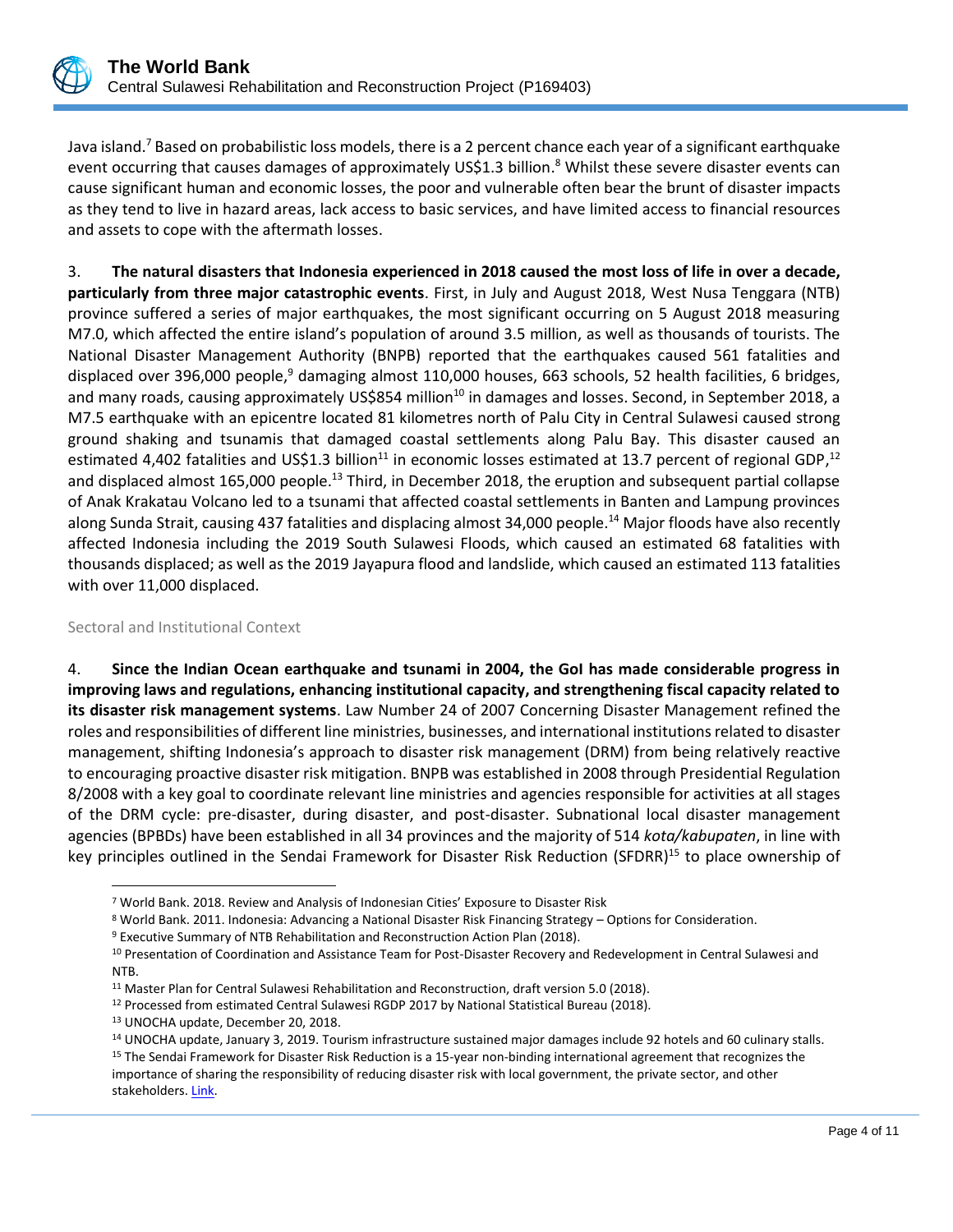

 $\overline{\phantom{a}}$ 

disaster risk management at the local level. Additionally, since 2004, Indonesia has made significant investments in their hydrometeorological and geophysical observation networks and early warning systems, becoming an Indian Ocean Tsunami Warning Services (IOTWS) regional provider and performing consistently to high standards. The Ministry of Finance also launched the National Disaster Risk Financing and Insurance Strategy in October 2018, complementing efforts that aim to mitigate the economic and fiscal impacts of disaster and climate shocks.<sup>16</sup>

5. **The Government of Indonesia (GoI) intends to develop the Indonesia Disaster Resilience and Reconstruction (IDRAR) program, a national platform with two key objectives: to strengthen Indonesia's disaster preparedness and emergency management systems; and to enhance post-disaster rehabilitation and reconstruction programs.** Indonesia's exposure to a multitude of natural hazards, large expanse, and geographic diversity necessitate accelerated investments in strategic high-risk priority areas, increased awareness and understanding of disaster risk, technological and technical innovation, and strengthened local capacity for disaster preparedness and emergency management. Recognizing these opportunities, the World Bank has been working with the Government of Indonesia on a comprehensive approach to strengthen Indonesia's resilience against disaster shocks. Key ingredients of this dialogue include financing instruments to reduce budgetary cost of responding and recovering from disasters; strong policy framework; and a combination of investments to reduce disaster impacts. Learning from recent disasters, the main priorities lie in five key areas: (i) investments in disaster risk reduction, including risk-informed development and spatial planning, seismic risk mitigation and urban flood risk management; (ii) Public awareness and preparedness, including community level contingency planning and disaster risk education; (iii) Early warning systems capacities, including integrated monitoring networks, densification of instrumentation in high-risk areas, timely and accurate impact-based forecasting and disaster warnings, and last-mile communication; (iv) Emergency management capacity, particularly for local governments to be equipped adequately for rapid and reliable responses to multiple hazards; and (v) disaster-resilient development planning. The World Bank proposes to support Indonesia's efforts in disaster risk reduction with select investments in these areas through the two separate yet complementary projects the CSRRP and the IDRIP—under the umbrella of the proposed IDRAR program, which will include projects supported by other development partners. Through this national program, and with support from project financing under CSRRP and IDRIP, the Government will invest in initiatives such as disaster-resilience development planning, standardization of disaster risk management procedures, knowledge management, and institutional capacity building.

6. **Following the catastrophic events in 2018, the Government of Indonesia (GoI) requested a comprehensive package of support from the World Bank to address the urgent need for financial and technical assistance**. The package included: (i) technical assistance to support recovery activities and longer-term disaster resilience; (ii) immediate channelling of existing project financing to complement the Government's recovery program in housing, transport, water supply, and social protection sectors; and (iii) emergency recovery operations—to be prepared under accelerated procedures—to finance the rehabilitation, upgrading and reconstruction of critical public facilities and infrastructure in disaster-affected areas, as well as to strengthen

<sup>&</sup>lt;sup>16</sup> The World Bank is supporting the Ministry of Finance to implement the strategy including the proposed piloting of a public asset insurance scheme, developing a dedicated budgetary mechanism (pooling fund) to manage a budgetary allocation for disasters, and strengthening central-regional fiscal coordination and transfer mechanisms. Existing mechanisms that finance post-disaster activities include the On-Call Fund (*Dana Siap Pakai*), which provides rapid funding during a declared state of emergency; the Contingent Fund (*Dana Darurat*) as stipulated in the Government Regulation 44/2012; and the Special Allocation Fund (*Dana Alokasi Khusus*), which is often used in post disaster situations for the allocation of state budget to finance recovery of assets owned by subnational governments.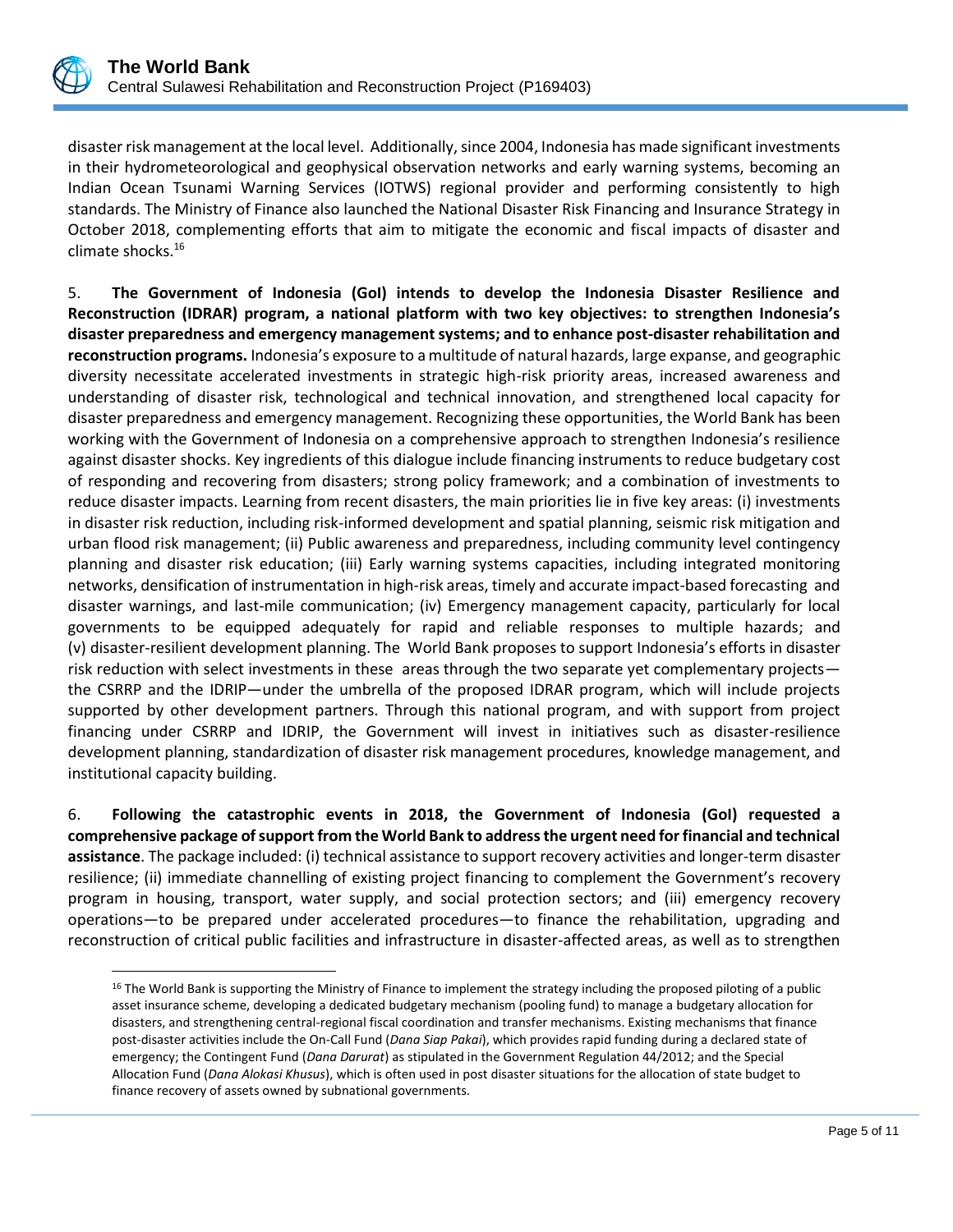disaster risk management systems across Indonesia. The two emergency operations are: (i) Central Sulawesi Rehabilitation and Reconstruction Project (CSRRP), focusing on supporting targeted communities with reconstructed and strengthened public facilities and safer housing; and (ii) Indonesia Disaster Resilience Initiatives Project (IDRIP), which will help improve the preparedness of the central government and selected local governments for future natural hazards. These two projects would complement other rehabilitation and reconstruction efforts in Central Sulawesi, such as the recovery of public facilities, water resources infrastructure, solid waste management facilities, and transport infrastructure by other development partners; permanent housing and livelihoods recovery support activities by NGOs and other partners; and support to settlement infrastructure and roads rehabilitation through ongoing Bank-financed projects.<sup>17</sup>

## **C. Proposed Development Objective(s)**

### Development Objective(s) (From PAD)

7. The PDO of the CSRRP is to reconstruct and strengthen public facilities and safer housing in selected disaster-affected areas.

Key Results

8. The CSRRP will support the Government's recovery program in Central Sulawesi and help rehabilitate, reconstruct, and reduce potential human and economic losses during future earthquake and other disaster events, such as flooding, by improving the building quality and sustainability of critical public facilities and housing settlements against the impacts of future natural hazards. It will achieve this through three key components that will complement settlement infrastructure construction and other infrastructure recovery activities supported by other Bank-financed projects (including KOTAKU and PAMSIMAS) as well as other development partners (including ADB, JICA and UNDP).

## **D. Project Description**

 $\overline{\phantom{a}}$ 

9. **The CSRRP and IDRIP complement each other by reducing the vulnerability of people and assets to hydrometeorological and geophysical events through an integrated package of structural and non-structural investments**. CSRRP will meet urgent needs to strengthen and reconstruct critical assets and infrastructure in disaster-affected areas of Central Sulawesi, whilst developing the foundations of a national platform for disaster-resilient infrastructure strengthening and future post-disaster recovery programs. Through IDRIP, accelerated investments in strategic high-risk priority areas will increase public awareness and understanding of disaster risk, better preparing local governments and communities against future disasters. These complementary investments will help to implement Indonesia's comprehensive approach to strengthening disaster resilience, aligning with the strategic priorities of both the Government and the Bank.

<sup>&</sup>lt;sup>17</sup> in December 2018, the GoI requested the World Bank to trigger the contingency for disaster risk response component under the Western Indonesia National Road Improvement Project (WINRIP), allowing the rapid reallocation of project financing to support the rehabilitation and reconstruction of select damaged road sections in Palu and the regencies of Donggala and Sigi; as well as the contingency emergency response component under the National Slum Upgrading Project (NSUP/KOTAKU), allowing the rapid reallocation of project financing to support the construction of housing settlement infrastructure in new settlement areas and selected public facilities. The National Rural Water Supply and Sanitation Project (PAMSIMAS) is also being utilized to finance select rehabilitation activities in the water sector.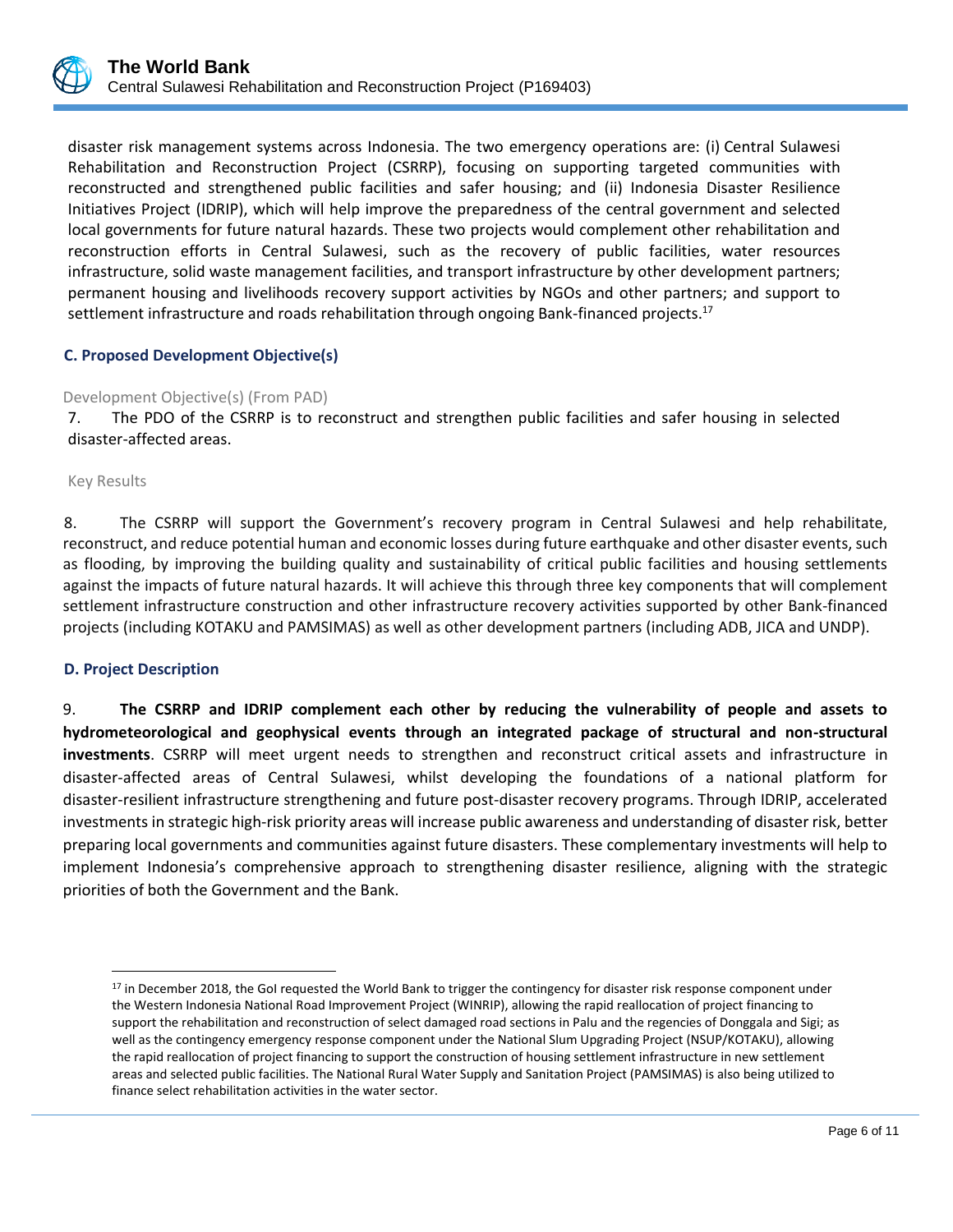

### **Component 1. Resilient reconstruction and strengthening of public facilities (USD37.1 million)**

10. This component will finance civil works for rehabilitation, reconstruction and structural strengthening of public facilities to improve seismic performance and safety, reduce disaster vulnerability, increase climate resilience, and improve functionality and service standards. Public facilities such as schools, health facilities, markets, and government offices are eligible for financing under this component. The project will support the following principal types of investments: (a) the in-situ repair and reconstruction of damaged assets; (b) construction of new assets in new locations when the damaged assets cannot be rebuilt in situ; and (c) construction and/or expansion of assets in new locations to serve people who, as a result of the earthquake, must relocate from hazard-prone areas.

### **Component 2: Resilient construction of permanent housing units and settlement infrastructure (USD185.7 million)**

11. This component will finance civil works for construction of up to 15,000 permanent core housing units to the project's resilience standards in safe resettlement sites and related settlement infrastructure and community facilities to relocate disaster-displaced households. Affected communities will be engaged from the beginning of the relocation process with special emphasis on participation of women and vulnerable community members. This component will also support communities in the reconstruction of homes that meet seismic risk mitigation standards in safer locations.

### **Component 3: Project implementation support (USD33.4 million)**

12. This component will finance the costs of expert consultants and community facilitators throughout the project cycle to strengthen the Government's capacity—at both the central and subnational level—on post-disaster recovery. It could also include the development of Standard Operating Procedures (SOPs), technical guidelines, and operational manuals. This component will strengthen PUPR's implementation arrangements to oversee implementation of the project at the national and subnational levels. It could finance support for: project management, procurement, financial management activities, technical audits, building permit issuance and compliance, oversight of compliance with agreed social and environmental standards, oversight of compliance with social inclusion targets (e.g., gender and disability action plans), monitoring and evaluation activities, community satisfaction surveys, grievance redress mechanisms, and preparation and maintenance of a project database and transparent web-based management information system (MIS).

| <b>Legal Operational Policies</b>           |            |
|---------------------------------------------|------------|
|                                             | Triggered? |
| Projects on International Waterways OP 7.50 | No.        |
| Projects in Disputed Areas OP 7.60          | No.        |

#### Summary of Assessment of Environmental and Social Risks and Impacts

Under Component 1 on resilient reconstruction of public facilities, project activities are expected to have moderate environmental and social risks. No resettlement impacts are anticipated as works will be completed for existing buildings located on existing sites although further assessments will be required in case there is a decision otherwise. Key potential risks are related to: community health and safety (e.g., impact of construction works on teachers and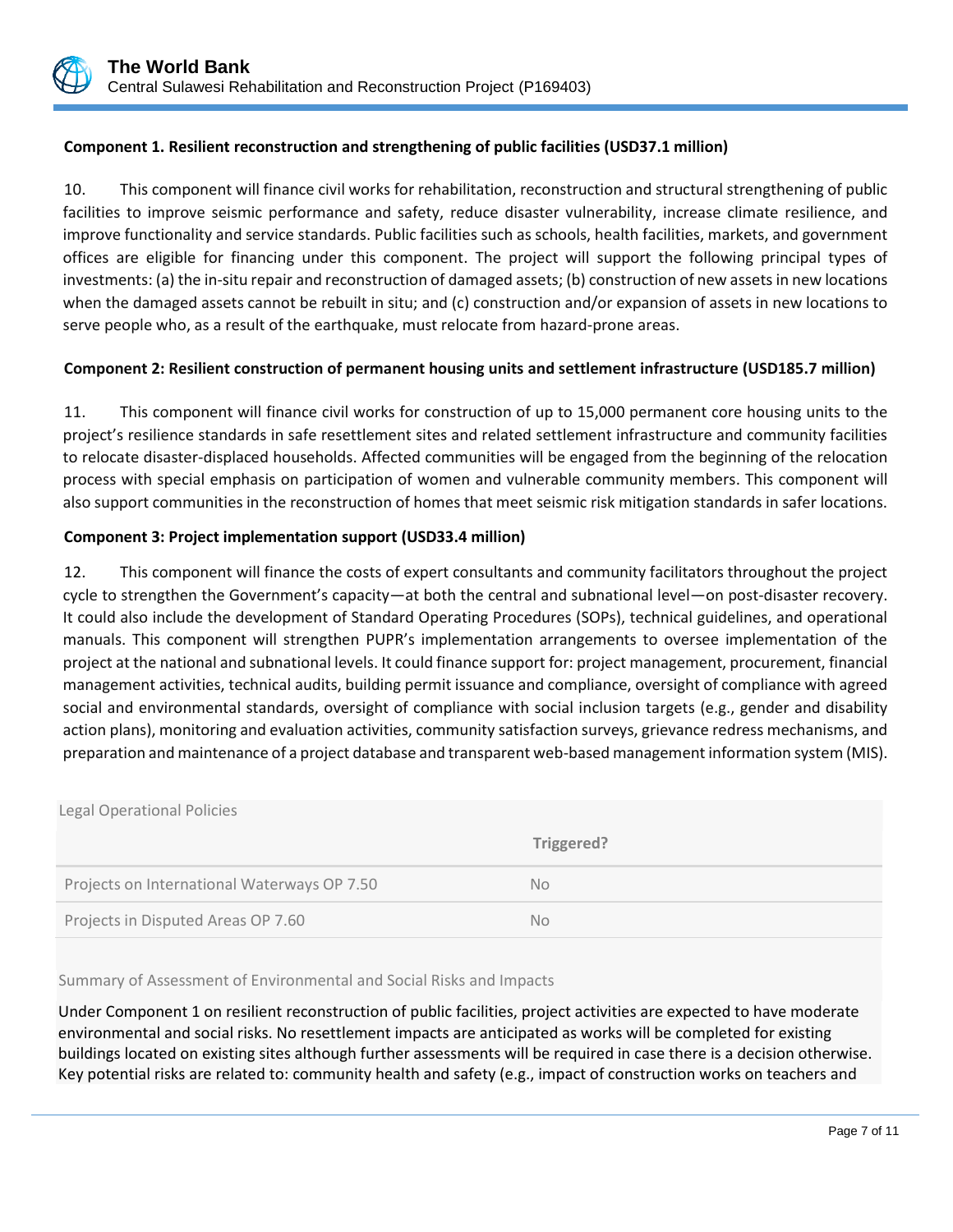

students at schools, and staff and patients at health facilities, who continue to occupy building rehabilitation sites); unsafe working conditions; poor occupational health and safety practices; and exposure of workers and building occupants to hazard materials (e.g., asbestos containing materials, medical waste) before and during demolition and rehabilitation activities. Building reconstruction activities are expected to have moderate to high risks as they may include re-siting of facilities and the potential for resettlement impacts, and hence may potentially increase environmental and social risks associated with land acquisition and construction as well as other risks considered above. Such risks may escalate due to the increased scale and expected speed of the works, which will potentially stretch the existing institutional capacities for adequate management of environmental and social risks. For example, the local environmental agency for Palu City currently has limited staffing (including 2 permanent staff and 6 contracted staff) to manage environmental permitting processes.

Under Component 2 on resilient construction of permanent housing units and settlement infrastructure, potential environmental and social risks are expected to be associated with relocation of displaced households, preventative resettlements, livelihoods restoration, site preparation and construction of housing units and settlement infrastructure, and their ancillary facilities. It is understood that the Government's priority is to resettle people displaced by the recent disaster and to plan for preventative resettlement (i.e., relocation of people still occupying 'red zones'). Both forms of relocation are being considered for financing under the project. The World Bank Environmental and Social Standard 5 (ESS5) on Land Acquisition, Restrictions on Land Use and Involuntary Settlement applies in this context as it may be hard to distinguish people who were displaced by the disasters and those who fall under project-induced displacement such as people affected by re-zoning or preventative resettlement programs. The establishment of red-zones and preventative resettlement is likely to affect both groups, with many disaster-affected people still holding land ownership or rights to land in affected areas and beginning to reclaim their affected land parcels by erecting boundary pegs or temporary structures.

Relocation of Displaced People vs Preventative Resettlement: Four main resettlement sites are currently being considered. For the three proposed sites in Duyu, Pombewe-Olobuju and Tondo-Talise as the Government is seeking to acquire expired or soon to be expired unused concessional land (HGB and HGU) for the development of resettlement areas. ATR/BPN is adopting a low risk approach, seeking to negotiate a settlement with concession holders and identify land within the concessions currently not being used. However, there is potential for informal users of these areas to experience loss of or loss of access to this land or assets, which need to be duly compensated. In the newly proposed relocation site in Ngatabaru, the likelihood and extent of involuntary land acquisition remains to be further assessed since the site is privately owned.

Proposed relocation approach: The agreed approach for relocation of displaced people and preventative resettlement for people within the red-zones is being finalized. In principle, relocation should be participatory and communitydriven, allowing a community decision-making processes, consultation of preferences, as well as facilitation. The GoI is considering several relocation schemes, including relocation to the three designated sites, small-scale "satellite" relocation (between 50 – 70 households) to sites selected by the target communities, as well as individual cash assistance support for relocation, provided that the proposed relocation sites are deemed safe. These schemes are expected to enable communities to make informed decisions based on their preferences, maintaining the consultative and community-driven principle of the project. An assessment of community preferences is currently being undertaken by the district and municipal governments.

Project Phases: Phase 1 of the project will prioritize displaced people who are occupying temporary shelters (Huntara) and tents. Phase 2 will gradually target people who are occupying the red-zones following finalization of the revised Provincial and District/Municipal spatial plans. A consultative and community-driven approach will be adopted for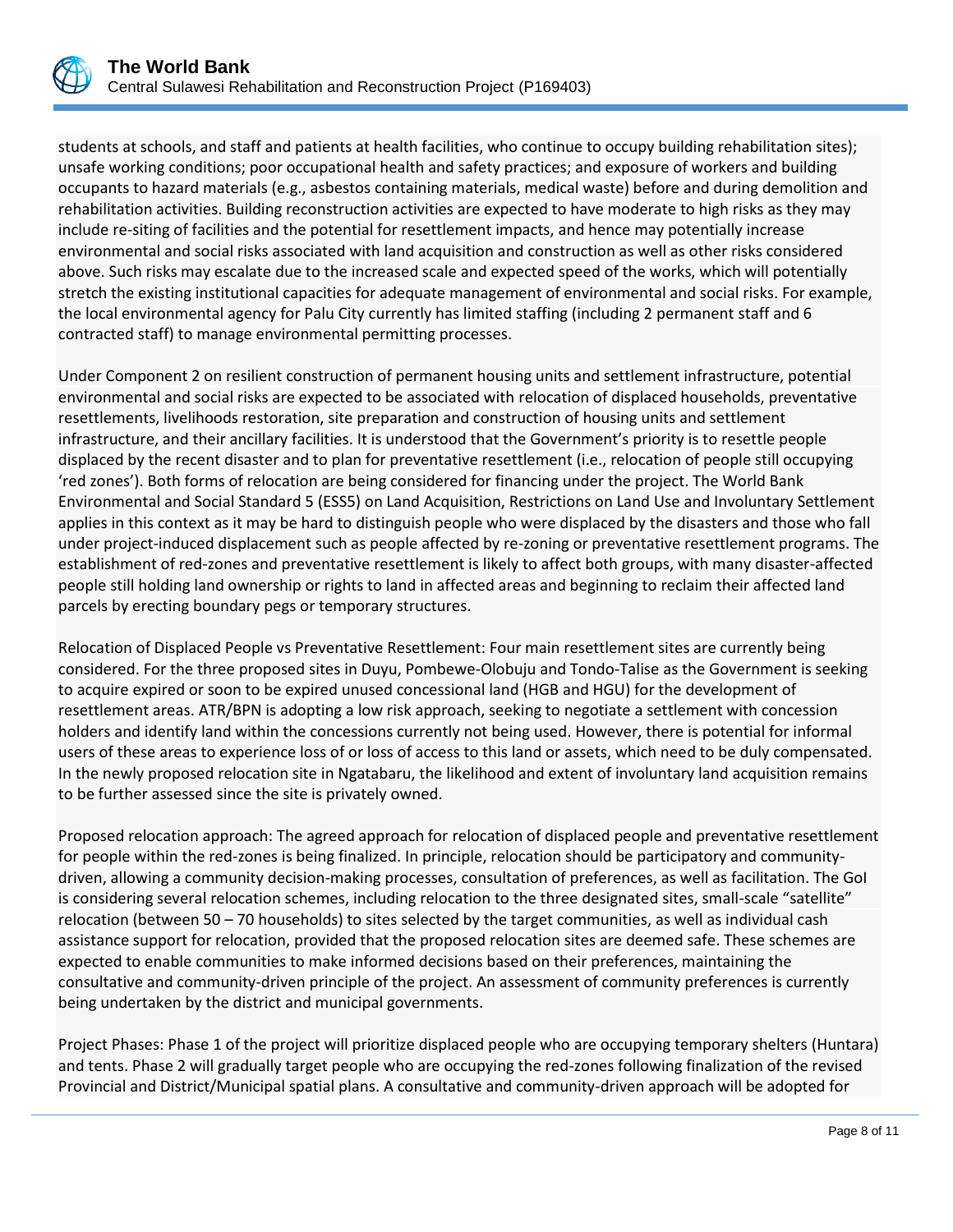

both population groups.

Livelihood Restoration and resettlement: The provision of housing, public facilities and services, as well as livelihood restoration support is integral to the success of any resettlement program – whether it be for disaster displaced people or people affected by preventative resettlement. Livelihood restoration planning and implementation activities need to be based on the specific needs of relocated people, including potentially vulnerable groups including people with disabilities, the elderly, women, young adults, and trauma affected populations. While transitional support is being provided for displaced people in temporary housing facilities, the extent of livelihood restoration planning for resettlement is not yet confirmed. The scope of the request for housing is limited to investments in settlement infrastructure and housing units and does not include livelihoods restoration measures and temporary livelihoods support. It is understood that the Ministry of Social Affairs, as well as other development partners (including UNDP and national NGOs) will implement livelihoods recovery programs. Furthermore, measures to address livelihoods impacts on displaced people following rezoning and access restrictions to land in red-zones will also need to be considered as part of the overall project design.

Instruments: The Project will be subject to the World Bank's Environment and Social Framework (ESF), and an Environmental and Social Commitment Plan (ESCP) will need to be agreed with the Government. The ESCP will set out measures and actions required for the Project to achieve compliance with relevant Environment and Social Standards (ESSs) over a specified timeframe. The World Bank ESSs relevant to the project are: ESS 1 Assessment and Management of Environmental and Social Risks and Impacts, ESS 2 Labor and Working Conditions, ESS 3 Resource Efficiency, ESS 4 Community Health and Safety, ESS 5 Land Acquisition, Restrictions on Land Use and Involuntary Resettlement and ESS 8 Cultural Heritage. A Stakeholder Engagement Plan (SEP) will need to be prepared by the Government as part of the project preparation. The draft ESCP and SEP shall be cleared by the World Bank's management and disclosed by the GoI and the World Bank prior to the project's appraisal. Due to the emergency context under which the project is being prepared, the environmental and social assessments and plans required under the ESSs will be developed during the project implementation phase. These assessments and plans will be established in the ESCP with specific time bound action plans agreed by the Government.

**Note**: To view the Environmental and Social Risks and Impacts, please refer to the Appraisal Stage ESRS Document.

## **E. Implementation**

#### Institutional and Implementation Arrangements

13. **Project coordination**. The Governor of Central Sulawesi Province is responsible for the coordination of activities of all partners in the reconstruction effort, including but not limited to the ADB, JICA, KEXIM, UNDP, NGOs, private investors, and local communities. GoI intends to establish an inter-agency Steering Committee for the IDRAR Program chaired by the Deputy for Regional Development of Bappenas with two designated windows: Rehabilitation and Reconstruction (co-chaired by BNPB and PUPR), and Disaster Preparedness and Emergency Management (co-chaired by BNPB and BMKG). Steering Committee members will include PIUs under both projects, as well as other relevant government agencies and subnational governments. The Steering Committee would be responsible for coordination between the line agencies for effective project implementation, monitoring, and evaluation; as well as for providing strategic guidance and oversight of the IDRAR program. Its membership and scope of responsibilities would evolve when the IDRAR program develops to include other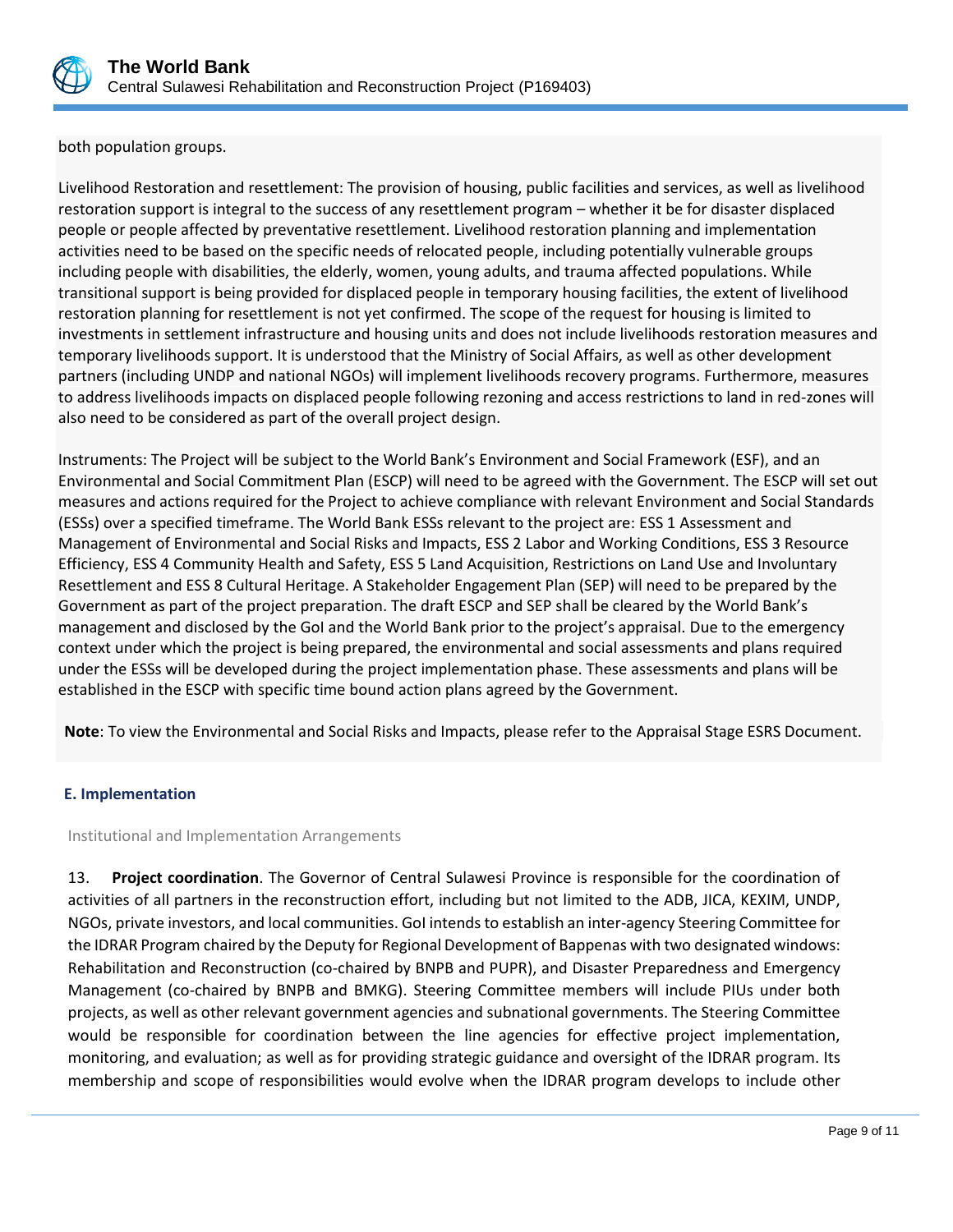

projects and activities. Establishment and operating costs of the Steering Committee will be supported by Component 3 (Project Implementation Support) under IDRIP.

14. **Project implementation**. The Directorate-General (DG) of Human Settlements (DG Cipta Karya) within PUPR will act as the Executing Agency (EA) for this Project, with day-to-day project management and project coordination under a Central Project Management Unit (CPMU). Project Implementation Units (PIUs) will be at the DG of Housing Provision and DG of Human Settlements in PUPR. At the Provincial level the institutional arrangements are similar with daily project implementation management through a Provincial Management Unit (PMU) and local level working units (Satkers).

15. Reconstruction of public facilities (Component 1) and housing settlement infrastructure (Component 2) will be implemented by DG Human Settlements, which would plan, design, procure, and supervise the reconstruction/construction works in close collaboration with local government agencies. Once designs are approved by the local governments and occupancy certificates are issued, the completed buildings will be handed over to the relevant subnational government to operate. Formal ownership of each asset will also be transferred to the relevant subnational government, through the Government's standard *Berita Acara Serah Terima* (BAST) process. Construction of new housing units (Component 2) will be implemented by DG Housing Provision, which would plan, design, procure, and supervise the construction works. Facilitators will accompany affected communities and beneficiaries throughout the process of implementation. Once completed, formal ownership of each asset will be transferred to individual households through the Government's standard land administration procedures.

#### **CONTACT POINT**

#### **World Bank**

George Soraya Lead Municipal Engineer

Marcus John Jin Sarn Lee Sr Urban Economist

Yong Jian Vun Infrastructure Specialist

#### **Borrower/Client/Recipient**

Ministry of Finance